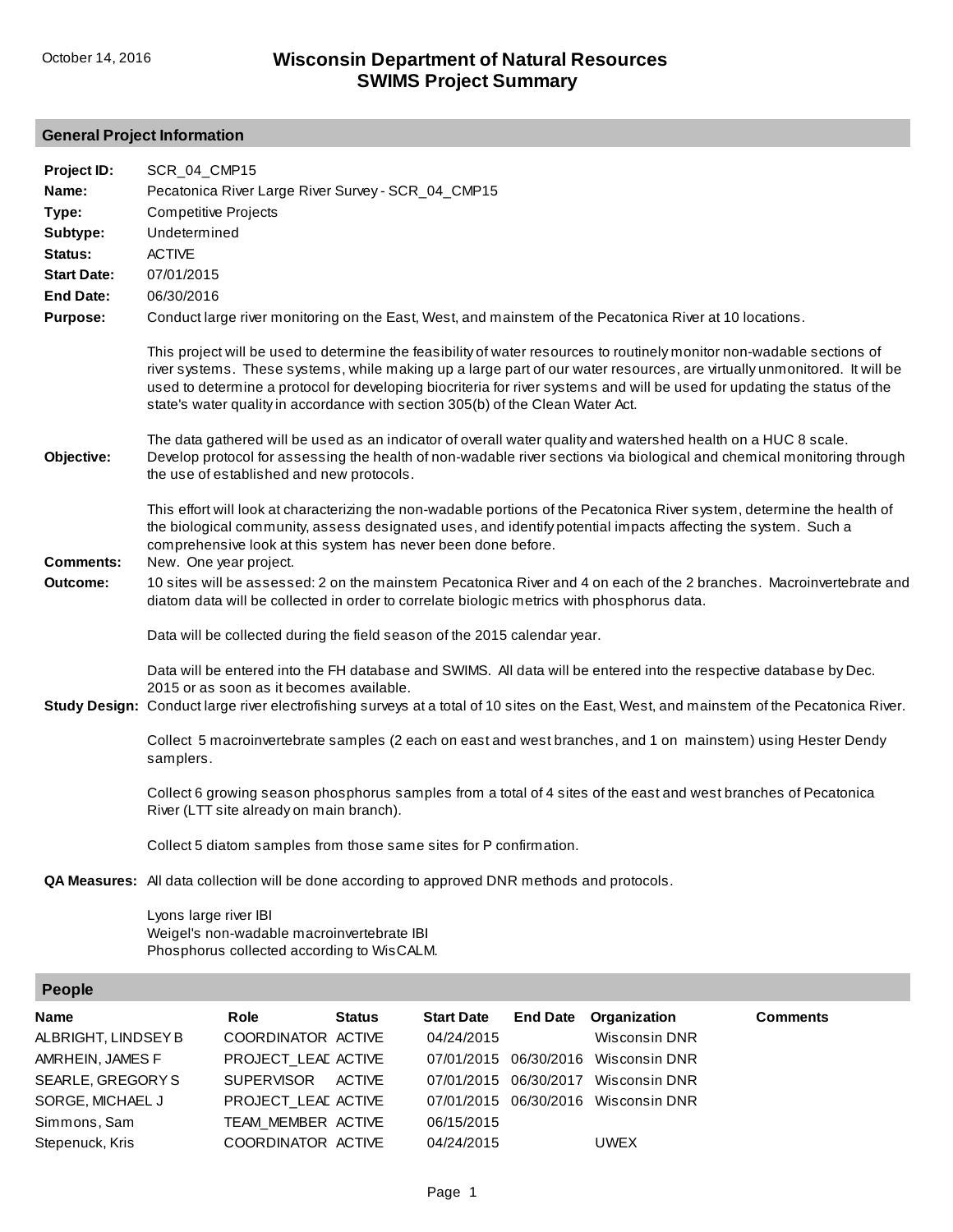| <b>Project Statuses</b>                         |                                                                                                                                                                                                                                                                                                                       |                           |                                                                                                                        |
|-------------------------------------------------|-----------------------------------------------------------------------------------------------------------------------------------------------------------------------------------------------------------------------------------------------------------------------------------------------------------------------|---------------------------|------------------------------------------------------------------------------------------------------------------------|
| <b>Date</b><br>01/28/2015                       | <b>Reported By</b><br><b>JAMES AMRHEIN</b>                                                                                                                                                                                                                                                                            | <b>Status</b><br>Proposed | <b>Comments</b>                                                                                                        |
| <b>Project Status Detail</b>                    |                                                                                                                                                                                                                                                                                                                       |                           |                                                                                                                        |
| <b>Answer Set: DEFAULT</b>                      |                                                                                                                                                                                                                                                                                                                       |                           |                                                                                                                        |
| Question<br>them).                              | 1. Number of Sample Sites (Enter the station IDs if you know                                                                                                                                                                                                                                                          |                           | <b>Answer</b><br>10 fish sites<br>4 phosphorus sites (+ LTT site)<br>5 macroinvertebrate sites<br>5 diatom sites<br>12 |
|                                                 | 2. Number of Sample Events (Indicate how many trips into the<br>field you anticipate for this project).<br>3. Proposed Dates for Sample Collection                                                                                                                                                                    |                           | Field season, 2015                                                                                                     |
|                                                 | 4. List applicable databases and who will enter data?                                                                                                                                                                                                                                                                 |                           | Fish and habitat database and SWIMS. Project leads will oversee data<br>entry.                                         |
| year?<br>(use during review period)<br>funding? | 5. Did you receive competitive projects funding in the previous<br>6. If yes to question 5, did you complete the projects including<br>data entry and reports as necessary? If not, why not?<br>7. Reviewer Notes: Identify questions or issues with project<br>8. Reviewer Decision: Is this project recommended for |                           | Yes<br>UGDR!                                                                                                           |

#### **Actions**

| <b>Action</b>                  | <b>Detailed Description</b><br><b>Start</b> | <b>End Date</b>    | <b>Status</b>   |
|--------------------------------|---------------------------------------------|--------------------|-----------------|
| Monitor Fish Community         | *******                                     | 06/30/2016         | <b>PROPOSED</b> |
| Monitor Watershed              |                                             | ******* 06/30/2016 | <b>PROPOSED</b> |
| (Status, Sources, Impairments) |                                             |                    |                 |
| Monitor with Baseline Survey   |                                             | ******* 06/30/2016 | <b>PROPOSED</b> |
| Comprehensive Planning Studies |                                             | ******* 06/30/2016 | <b>PROPOSED</b> |
| Watershed Planning             | *******                                     | 06/30/2016         | <b>PROPOSED</b> |

### **Monitoring Stations**

| <b>Station ID</b> | <b>Name</b>                                                                    | <b>Comments</b> |
|-------------------|--------------------------------------------------------------------------------|-----------------|
| 10030499          | East Branch Pecatonica River at Cisserville Road                               |                 |
| 333249            | Pecatonica R East Branch - Foot Bridge Off Water St (Cth)<br>H) Blanchardville |                 |
| 333029            | Pecatonica River - Sth 176 S. Wayne                                            |                 |
| 10012618          | Pecatonica River -- Argyle Boat Landing (Hwy 81)                               |                 |
| 10020031          | Pecatonica River -- Blackhawk Memorial Park Access                             |                 |
| 10037866          | Pecatonica River -- Darlington -- Piggly Wiggly Boat<br>Launch                 |                 |
| 10017756          | Pecatonica River -- Highway 78 Landing                                         |                 |
| 10018370          | Pecatonica River -- Pecatonica Bridge at STH 11                                |                 |
| 10020028          | Pecatonica River -- Sargent Rd Access                                          |                 |
| 10017965          | Pecatonica River -- Woodford Canoe Launch (County M)                           |                 |
| 233002            | Pecatonica River at Martintown WI                                              |                 |
| 10030500          | Pecatonica River at Walnut Road                                                |                 |

#### **Assessment Units**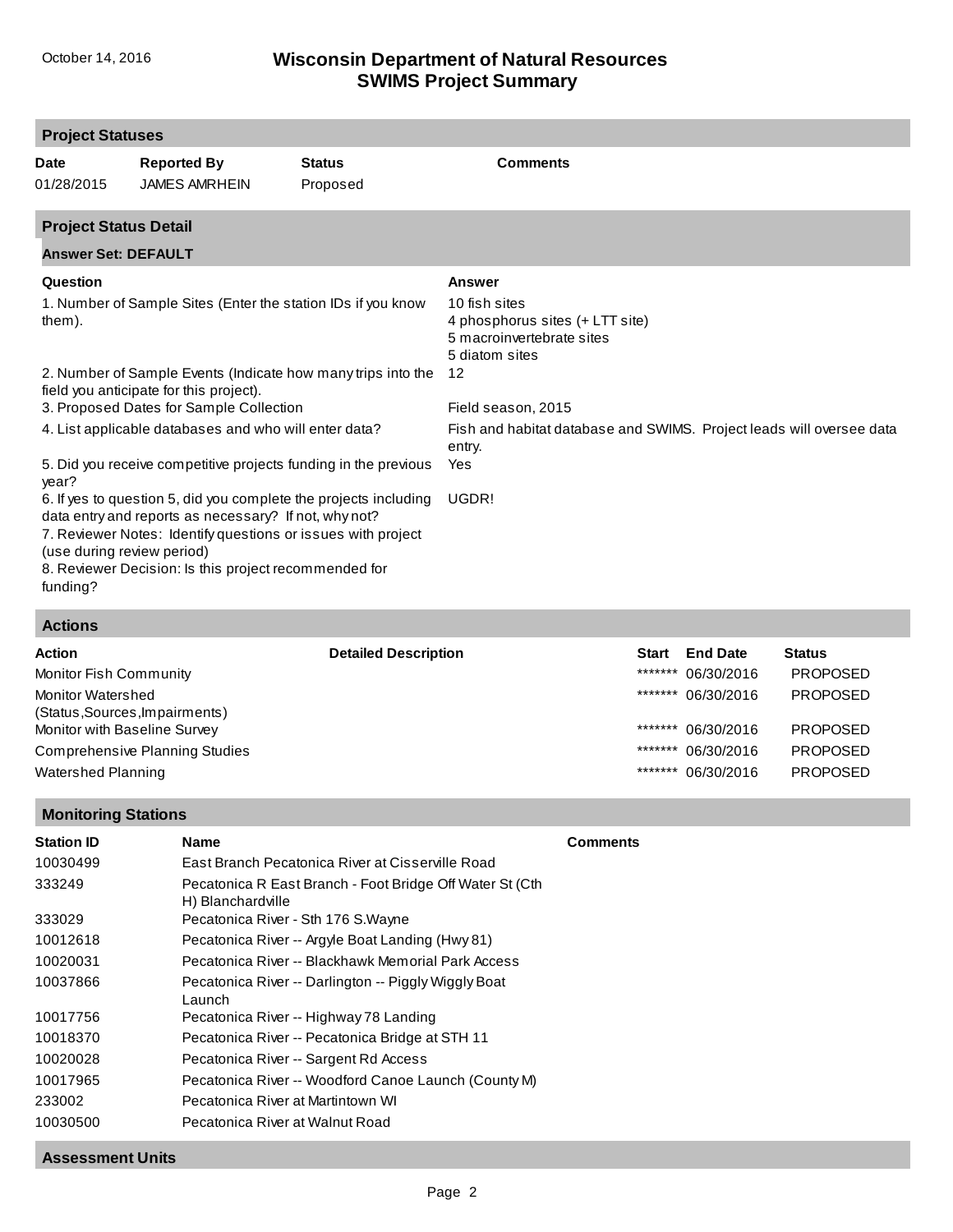| <b>WBIC</b>              | Segment            | <b>Local Name</b>           |                   | <b>Official Name</b>                                                          |
|--------------------------|--------------------|-----------------------------|-------------------|-------------------------------------------------------------------------------|
| 888800                   |                    | Un Lake                     |                   | Unnamed                                                                       |
| 889100                   | 1                  | Pecatonica River            |                   | Pecatonica River                                                              |
| 894500                   | 1                  | <b>Skinner Creek</b>        |                   | <b>Skinner Creek</b>                                                          |
| 897800                   | 1                  | E. Br. Pecatonica River     |                   | East Branch Pecatonica River                                                  |
| 897800                   | 2                  | E. Br. Pecatonica River     |                   | East Branch Pecatonica River                                                  |
| 899400                   | 1                  | <b>Trotter Branch</b>       |                   | <b>Trotter Br</b>                                                             |
| 902200                   | 1                  | Local Water                 |                   | Unnamed                                                                       |
| <b>Lab Account Codes</b> |                    |                             |                   |                                                                               |
| <b>Account Code</b>      | <b>Description</b> |                             |                   | <b>Start Date</b><br><b>End Date</b>                                          |
| WQ015                    |                    | <b>LOCAL NEEDS PROJECTS</b> |                   | 04/22/2015<br>06/30/2016                                                      |
| <b>Forms</b>             |                    |                             |                   |                                                                               |
| <b>Form Code</b>         | <b>Form Name</b>   |                             |                   |                                                                               |
| <b>Methods</b>           |                    |                             |                   |                                                                               |
| <b>Method Code</b>       |                    | <b>Description</b>          |                   |                                                                               |
| <b>Fieldwork Events</b>  |                    |                             |                   |                                                                               |
| <b>Start Date</b>        | <b>Status</b>      | <b>Field ID</b>             | <b>Station ID</b> | <b>Station Name</b>                                                           |
| 05/17/2015 09:40         | <b>COMPLETE</b>    | PRWR-2015-5                 | 10030500          | Pecatonica River at Walnut Road                                               |
| 05/25/2015 13:45         | <b>COMPLETE</b>    | PRWS-2015-5                 | 333249            | Pecatonica R East Branch - Foot Bridge Off Water St (Cth<br>H) Blanchardville |
| 05/30/2015 18:00         | <b>COMPLETE</b>    | PRCR-2015-5                 | 10030499          | East Branch Pecatonica River at Cisserville Road                              |
| 05/30/2015 18:30         | <b>COMPLETE</b>    | PR176-2015-5                | 333029            | Pecatonica River - Sth 176 S. Wayne                                           |
| 06/14/2015 09:50         | <b>COMPLETE</b>    | PRWR-2015-6                 | 10030500          | Pecatonica River at Walnut Road                                               |
| 06/21/2015 18:00         | <b>COMPLETE</b>    | PR176-2015-6                | 333029            | Pecatonica River - Sth 176 S. Wayne                                           |
| 06/21/2015 18:00         | <b>COMPLETE</b>    | PRCR-2015-6                 | 10030499          | East Branch Pecatonica River at Cisserville Road                              |
| 06/23/2015 11:59         | <b>COMPLETE</b>    | PRWS-2015-6                 | 333249            | Pecatonica R East Branch - Foot Bridge Off Water St (Cth<br>H) Blanchardville |
| 07/12/2015 11:35         | <b>COMPLETE</b>    | PRWR-2015-7                 | 10030500          | Pecatonica River at Walnut Road                                               |
| 07/20/2015 10:30         | <b>COMPLETE</b>    | PRWS-2015-7                 | 333249            | Pecatonica R East Branch - Foot Bridge Off Water St (Cth<br>H) Blanchardville |
| 07/23/2015               | <b>COMPLETE</b>    |                             | 10030499          | East Branch Pecatonica River at Cisserville Road                              |
| 07/23/2015               | <b>COMPLETE</b>    |                             | 10030500          | Pecatonica River at Walnut Road                                               |
| 07/23/2015               | <b>COMPLETE</b>    |                             | 333249            | Pecatonica R East Branch - Foot Bridge Off Water St (Cth<br>H) Blanchardville |
| 07/23/2015               | <b>COMPLETE</b>    | 20151013-13-05              | 10020028          | Pecatonica River -- Sargent Rd Access                                         |
| 07/31/2015 15:15         | <b>COMPLETE</b>    | PR176-2015-7                | 333029            | Pecatonica River - Sth 176 S. Wayne                                           |
| 07/31/2015 15:30         | <b>COMPLETE</b>    | PRCR-2015-7                 | 10030499          | East Branch Pecatonica River at Cisserville Road                              |
| 08/10/2015               | <b>COMPLETE</b>    | <b>PRWR-W15-8</b>           | 10030500          | Pecatonica River at Walnut Road                                               |
| 08/16/2015 16:00         | <b>COMPLETE</b>    | PR176-2015-8                | 333029            | Pecatonica River - Sth 176 S. Wayne                                           |
| 08/16/2015 16:30         | <b>COMPLETE</b>    | PRCR-2015-8                 | 10030499          | East Branch Pecatonica River at Cisserville Road                              |
| 08/18/2015 11:20         | <b>COMPLETE</b>    | <b>PRWS-W15-8</b>           | 333249            | Pecatonica R East Branch - Foot Bridge Off Water St (Cth<br>H) Blanchardville |
| 09/07/2015 09:35         | <b>COMPLETE</b>    | PRWR-2015-9                 | 10030500          | Pecatonica River at Walnut Road                                               |
| 09/13/2015 15:45         | <b>COMPLETE</b>    | PRCR-2015-9                 | 10030499          | East Branch Pecatonica River at Cisserville Road                              |
| 09/13/2015 16:00         | <b>COMPLETE</b>    | PR176-2015-9                | 333029            | Pecatonica River - Sth 176 S. Wayne                                           |
| 09/19/2015 11:35         | <b>COMPLETE</b>    | PRWS-2015-9                 | 333249            | Pecatonica R East Branch - Foot Bridge Off Water St (Cth                      |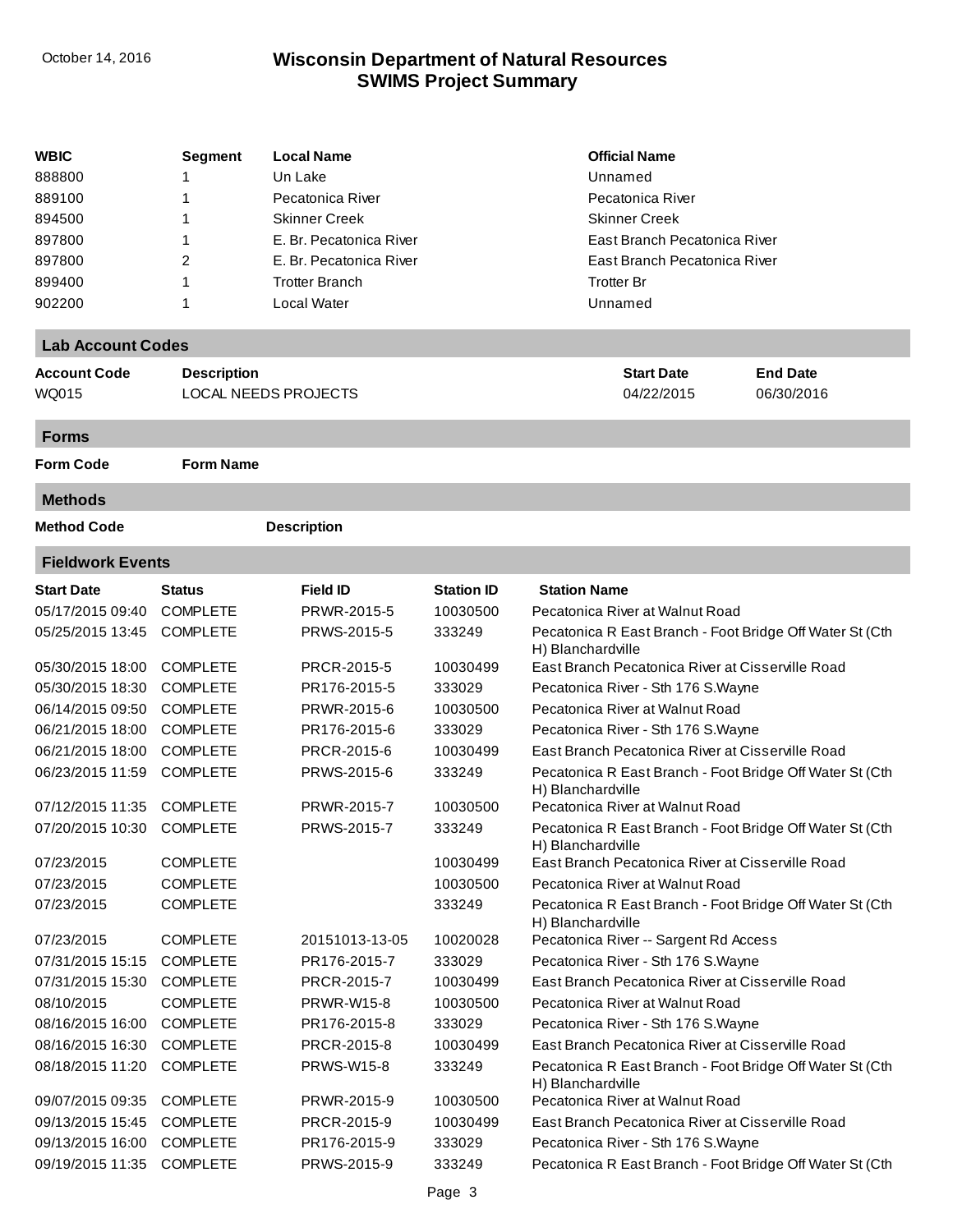| <b>Start Date</b>         | <b>Status</b>   | Field ID      | <b>Station ID</b> | <b>Station Name</b><br>H) Blanchardville                                       |
|---------------------------|-----------------|---------------|-------------------|--------------------------------------------------------------------------------|
| 10/11/2015 10:20          | <b>COMPLETE</b> | PRWR-2015-10  | 10030500          | Pecatonica River at Walnut Road                                                |
| 10/17/2015 15:15 COMPLETE |                 | PRWS-2015-10  | 333249            | Pecatonica R East Branch - Foot Bridge Off Water St (Cth.<br>H) Blanchardville |
| 10/24/2015 14:00          | <b>COMPLETE</b> | PR176-2015-10 | 333029            | Pecatonica River - Sth 176 S. Wayne                                            |
| 10/24/2015 14:00          | <b>COMPLETE</b> | PRCR-2015-10  | 10030499          | East Branch Pecatonica River at Cisserville Road                               |

#### **Documents**

| Title                                                                                                                            | <b>Description</b>                                                                                                                                                                                                                                                                                                                                                                                                                                                                                                                                                                                                                                                           | Author               | <b>Published</b> | <b>Comments</b> |
|----------------------------------------------------------------------------------------------------------------------------------|------------------------------------------------------------------------------------------------------------------------------------------------------------------------------------------------------------------------------------------------------------------------------------------------------------------------------------------------------------------------------------------------------------------------------------------------------------------------------------------------------------------------------------------------------------------------------------------------------------------------------------------------------------------------------|----------------------|------------------|-----------------|
| 2015 Total Phosphorus<br>Monitoring Report - East<br>Branch Pecatonica River at<br>Cisserville Road                              | As part of this project, Water Action<br>Volunteers stream monitors collected Ilana Haimes<br>water samples at monitoring locations<br>along the east, west, and mainstem of<br>the Pecatonica River. These systems,<br>while making up a large part of our<br>water resources, are virtually<br>unmonitored. It will be used to<br>determine a protocol for developing<br>biocriteria for river systems and will be<br>used for updating the status of the<br>state's water quality in accordance<br>with section 305(b) of the Clean Water<br>Act. The data gathered will be used as<br>an indicator of overall water quality<br>and watershed health on a HUC 8<br>scale. | Lindsey Albright and | 12/23/2015       |                 |
| 2015 Total Phosphorus<br>Monitoring Report -<br>Pecatonica R East Branch -<br>Foot Bridge Off Water St (Cth<br>H) Blanchardville | As part of this project, Water Action<br>Volunteers stream monitors collected Ilana Haimes<br>water samples at monitoring locations<br>along the east, west, and mainstem of<br>the Pecatonica River. These systems,<br>while making up a large part of our<br>water resources, are virtually<br>unmonitored. It will be used to<br>determine a protocol for developing<br>biocriteria for river systems and will be<br>used for updating the status of the<br>state's water quality in accordance<br>with section 305(b) of the Clean Water<br>Act. The data gathered will be used as<br>an indicator of overall water quality<br>and watershed health on a HUC 8<br>scale. | Lindsey Albright and | 12/21/2015       |                 |
| 2015 Total Phosphorus<br>Monitoring Report -<br>Pecatonica River - Sth 176<br>S.Wayne                                            | As part of this project, Water Action<br>Volunteers stream monitors collected Ilana Haimes<br>water samples at monitoring locations<br>along the east, west, and mainstem of<br>the Pecatonica River. These systems,<br>while making up a large part of our<br>water resources, are virtually<br>unmonitored. It will be used to<br>determine a protocol for developing<br>biocriteria for river systems and will be<br>used for updating the status of the                                                                                                                                                                                                                  | Lindsey Albright and | 12/23/2015       |                 |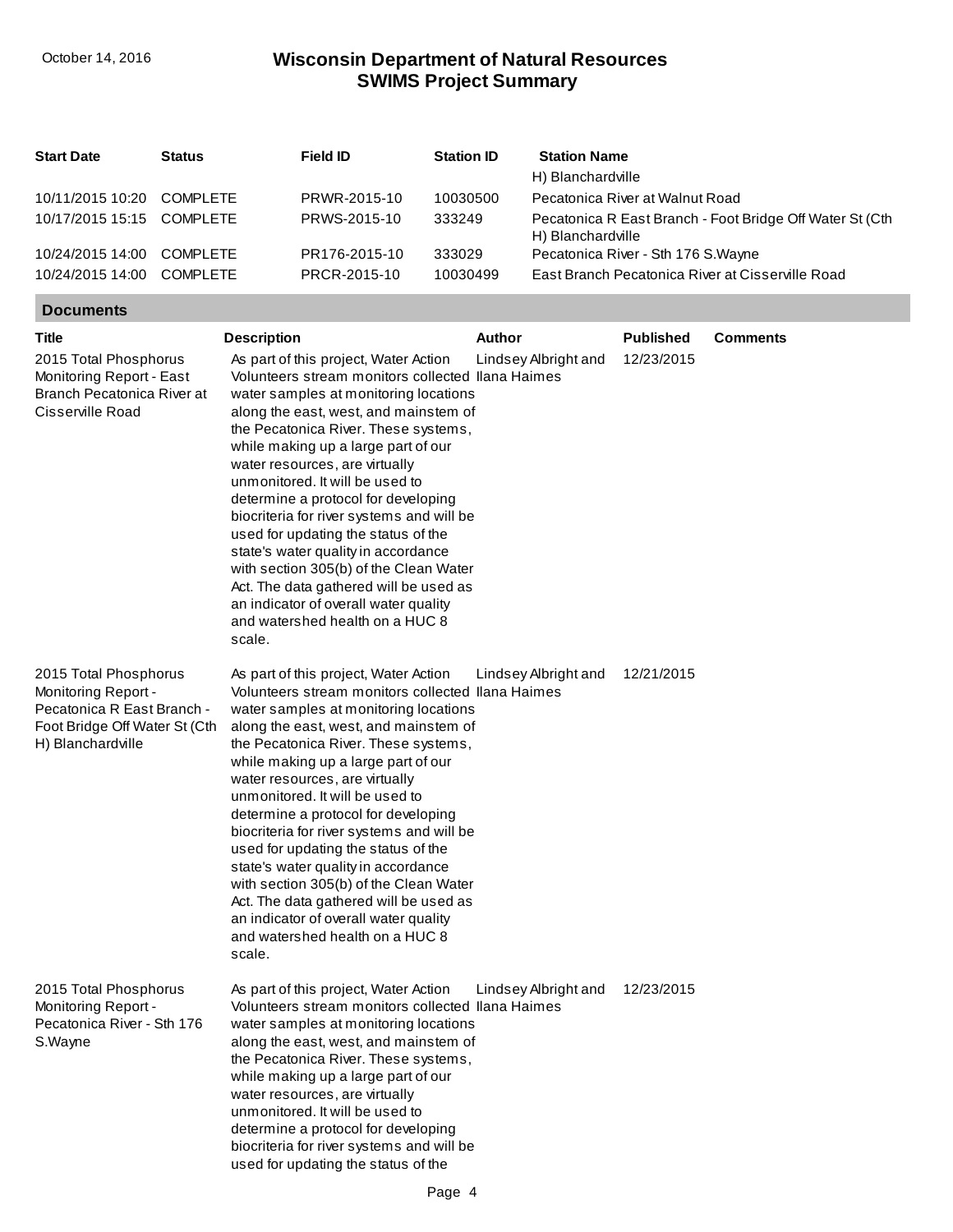| <b>Title</b>                                                                              | <b>Description</b>                                                                                                                                                                                                                                                                                                                                                                                                                                                                                                                                                                                                                                                           | Author               | <b>Published</b> | <b>Comments</b> |
|-------------------------------------------------------------------------------------------|------------------------------------------------------------------------------------------------------------------------------------------------------------------------------------------------------------------------------------------------------------------------------------------------------------------------------------------------------------------------------------------------------------------------------------------------------------------------------------------------------------------------------------------------------------------------------------------------------------------------------------------------------------------------------|----------------------|------------------|-----------------|
|                                                                                           | state's water quality in accordance<br>with section 305(b) of the Clean Water<br>Act. The data gathered will be used as<br>an indicator of overall water quality<br>and watershed health on a HUC 8<br>scale.                                                                                                                                                                                                                                                                                                                                                                                                                                                                |                      |                  |                 |
| 2015 Total Phosphorus<br><b>Monitoring Report -</b><br>Pecatonica River at Walnut<br>Road | As part of this project, Water Action<br>Volunteers stream monitors collected Ilana Haimes<br>water samples at monitoring locations<br>along the east, west, and mainstem of<br>the Pecatonica River. These systems,<br>while making up a large part of our<br>water resources, are virtually<br>unmonitored. It will be used to<br>determine a protocol for developing<br>biocriteria for river systems and will be<br>used for updating the status of the<br>state's water quality in accordance<br>with section 305(b) of the Clean Water<br>Act. The data gathered will be used as<br>an indicator of overall water quality<br>and watershed health on a HUC 8<br>scale. | Lindsey Albright and | 12/23/2015       |                 |

# **Budget**

|                  | <b>Budget Description:FY2016</b> |          |                   | <b>Start Date: 07/01/2015</b> |            | <b>End Date: 06/30/2016</b>                                                |                   |
|------------------|----------------------------------|----------|-------------------|-------------------------------|------------|----------------------------------------------------------------------------|-------------------|
| Code             | <b>Description</b>               | Quantity | <b>Units</b>      | <b>Unit Cost</b>              |            | <b>Total Cost Comments</b>                                                 |                   |
| <b>FTE</b>       | <b>FTE Hours</b>                 | 272      | Hours             | \$0.00                        |            | \$0.00 (10 trips $x3$ FTE $x8$ hrs/day)<br>+ (2 trips x 2 FTE x 8 hrs/day) |                   |
| LTE SAL          | <b>LTE Salary</b>                |          | Hours             | \$13.00                       | \$0.00     |                                                                            |                   |
| LTE FR           | LTE Fringe                       |          |                   |                               | \$0.00     |                                                                            |                   |
| LTE IND          | <b>LTE</b> Indirect              |          |                   |                               | \$0.00     |                                                                            |                   |
| LTE TOT          | <b>LTE Total Cost</b>            |          |                   |                               | \$0.00     |                                                                            |                   |
| <b>SUPPLY</b>    | Supplies                         | 15       |                   | \$34.00                       |            | \$510.00 Hester Dendy Samplers                                             |                   |
| <b>EQUIP</b>     | Equipment                        |          |                   |                               | \$0.00     |                                                                            |                   |
| <b>MILEAGE</b>   | Mileage                          | 1440     | <b>Miles</b>      | \$0.72                        |            | \$1,036.80 12 trips x 120 miles/trip                                       |                   |
| <b>MEAL</b>      | Meals                            | 36       | Meals             | \$4.00                        | \$144.00   |                                                                            |                   |
| <b>LODGE</b>     | Lodging                          |          |                   |                               | \$0.00     |                                                                            |                   |
| <b>TRAVEL</b>    | <b>Travel Total</b>              |          |                   |                               | \$1,180.80 |                                                                            |                   |
| <b>BUG</b>       | <b>Bug Contracts</b>             | 5        |                   | \$555.00                      |            | \$2,775.00 Non-wadable macroinvert<br>analysis                             |                   |
| <b>OTHER</b>     | <b>Other Contracts</b>           | 5        |                   | \$200.00                      |            | \$1,000.00 Diatom analysis                                                 |                   |
| <b>USGS</b>      | <b>USGS Costs</b>                |          |                   |                               | \$0.00     |                                                                            |                   |
| <b>TOTAL</b>     | Total Cost (excludes SLOH)       |          |                   |                               | \$5,465.80 |                                                                            |                   |
| <b>Test Code</b> | <b>Description</b>               |          | <b>Test Group</b> |                               | # Planned  | <b>Unit Cost</b>                                                           | <b>Total Cost</b> |

| <b>Total SLOH Lab Costs:</b> | \$0.00     |
|------------------------------|------------|
| <b>Total Budget:</b>         | \$5,465.80 |